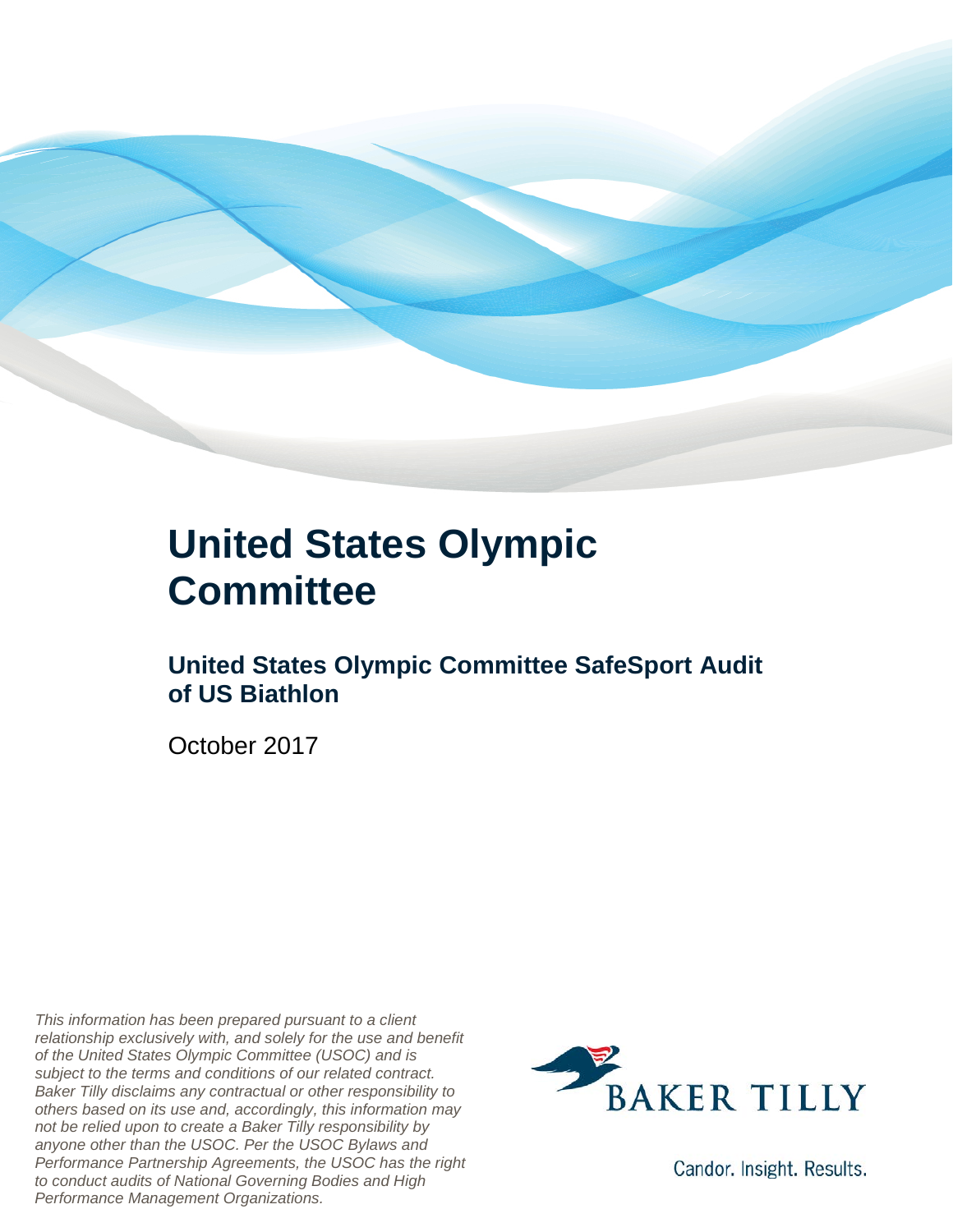

| UNITED STATES OLYMPIC COMMITTEE SAFESPORT AUDIT OF US |  |
|-------------------------------------------------------|--|
|                                                       |  |
|                                                       |  |
|                                                       |  |
|                                                       |  |
|                                                       |  |
|                                                       |  |
|                                                       |  |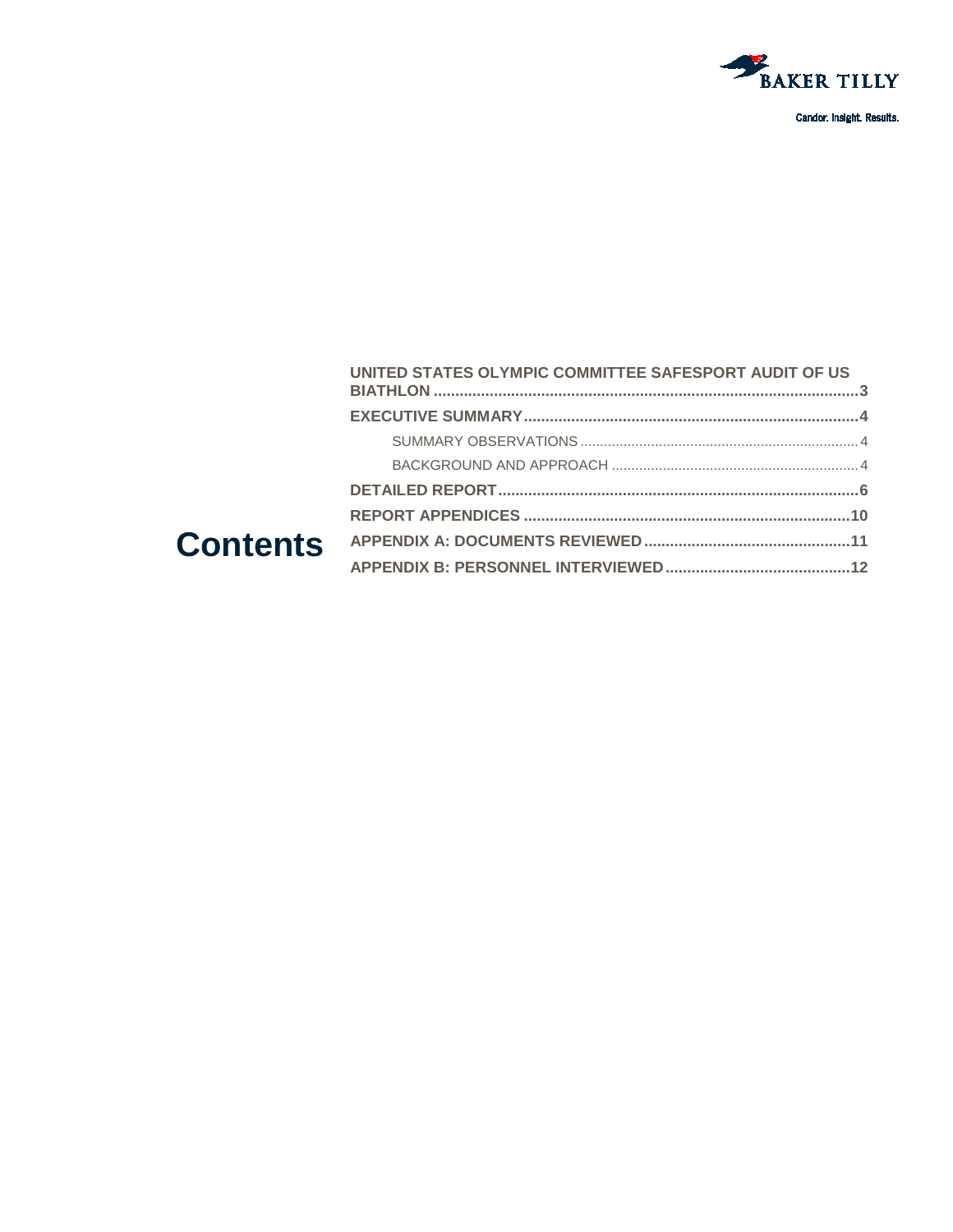

j

United States Olympic Committee USOC SafeSport Audit of US Biathlon

### <span id="page-2-0"></span>**United States Olympic Committee SafeSport Audit of US Biathlon[1](#page-2-1)**

<span id="page-2-1"></span><sup>1</sup> To consider the report in its entirety, please refer also to the detailed management response that will appear here [\[Governance Documents\]](https://www.teamusa.org/Footer/Legal/Governance-Documents) within 90 days of the date of this report.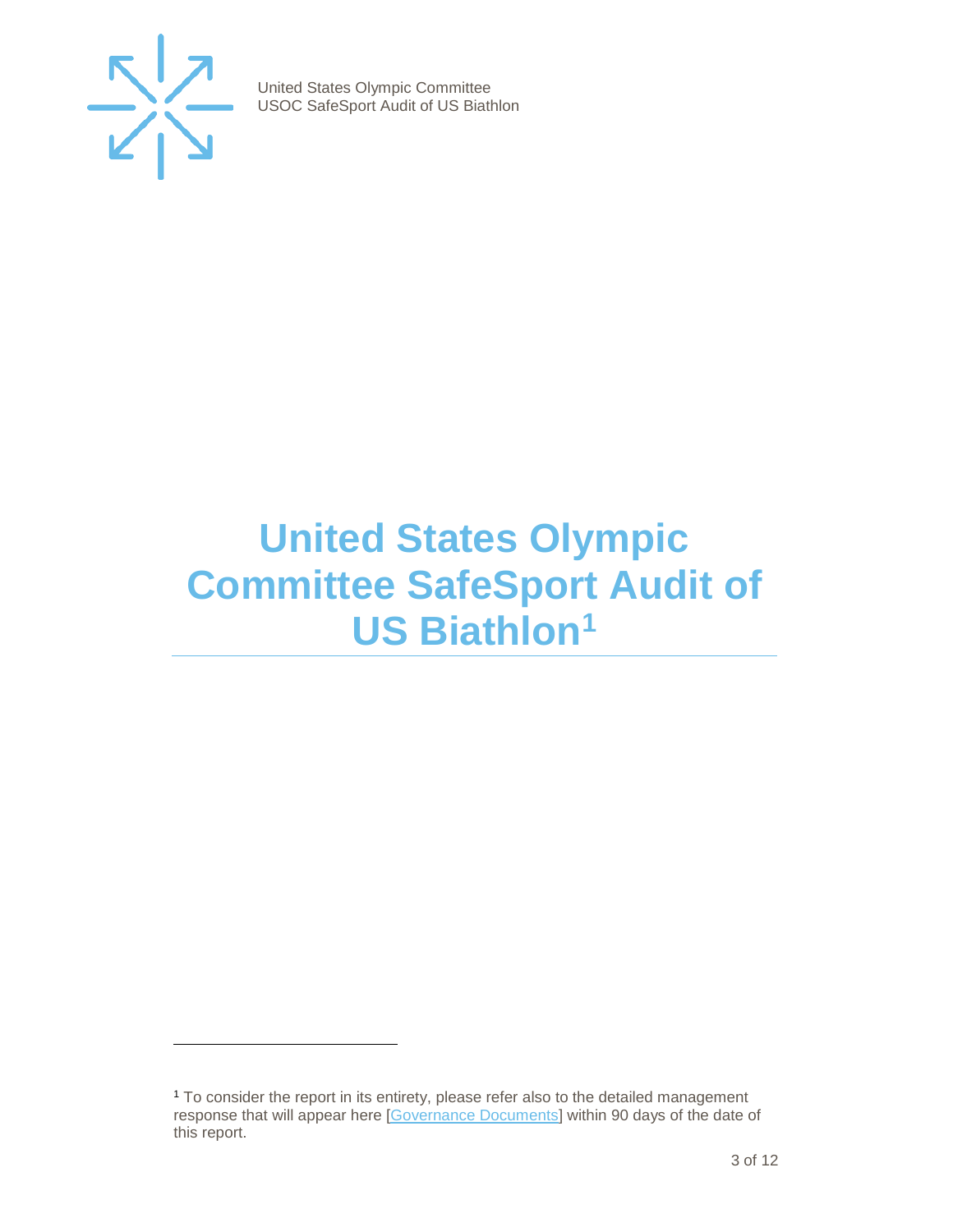

## **Executive Summary**

#### <span id="page-3-1"></span><span id="page-3-0"></span>**Summary Observations**

It shall be the policy of the United States Olympic Committee (USOC) that each National Governing Body (NGBs) adopt a Minimum Standards Policy for Athlete Safety Programs (Athlete Safety Standards) by December 31, 2013[2](#page-3-3).

We noted the following opportunities to enhance the design of US Biathlon Association (USBA) compliance with the Athlete Safety Standards:

- > **Athlete Safety Standards - Criminal Background Checks and Education and Training Testing** – Requiring criminal background checks and education and training is not consistently enforced by USBA. The following exceptions were identified during our testing:
	- Three individuals selected for testing (30% of the selected individuals) did not have criminal background checks conducted during the testing period (i.e., May 1, 2016 through April 30, 2017).
	- Five individuals selected for testing (50% of the selected individuals) did not complete education and training requirements during the testing period (i.e., May 1, 2016 through April 30, 2017); however, evidence was provided that three of the individuals had completed the education and training requirements prior to issuing the audit report.
- > **Athlete Safety Standards - Criminal Background Checks and Education and Training Policy Requirements** – In Section III (Training and Education), the SafeSport Policy states that "USBA staff and athletes in the US Anti-Doping Registered Testing Pool (RTP) should have a basic understanding of sexual abuse" and that "USBA staff must complete an awareness training concerning misconduct with a refresher course every two years. Athletes in the US Anti-Doping Registered Testing Pool (RTP) are asked to take the training as well." This policy narrows the focus of the education and training requirements and does not specifically require all necessary constituents to complete the training and education requirements.

#### <span id="page-3-2"></span>**Background and Approach**

j

USOC engaged Baker Tilly Virchow Krause (Baker Tilly), to assist the USOC in the completion of SafeSport audits, to assess compliance with SafeSport policies and procedures at the USOC and all of its NGBs and High Performance Management Organizations (HPMOs).

Baker Tilly performed a review of USBA to evaluate compliance with the Athlete Safety Standards. The following activities were performed for this review of USBA:

> Developed and executed an audit program that included:

<span id="page-3-3"></span><sup>2</sup> Effective June 20, 2017 the USOC replaced the Athlete Safety Standards with the NGB Athlete Safety Policy. Due to the timing of this audit, fieldwork was performed in accordance with the Athlete Safety Standards.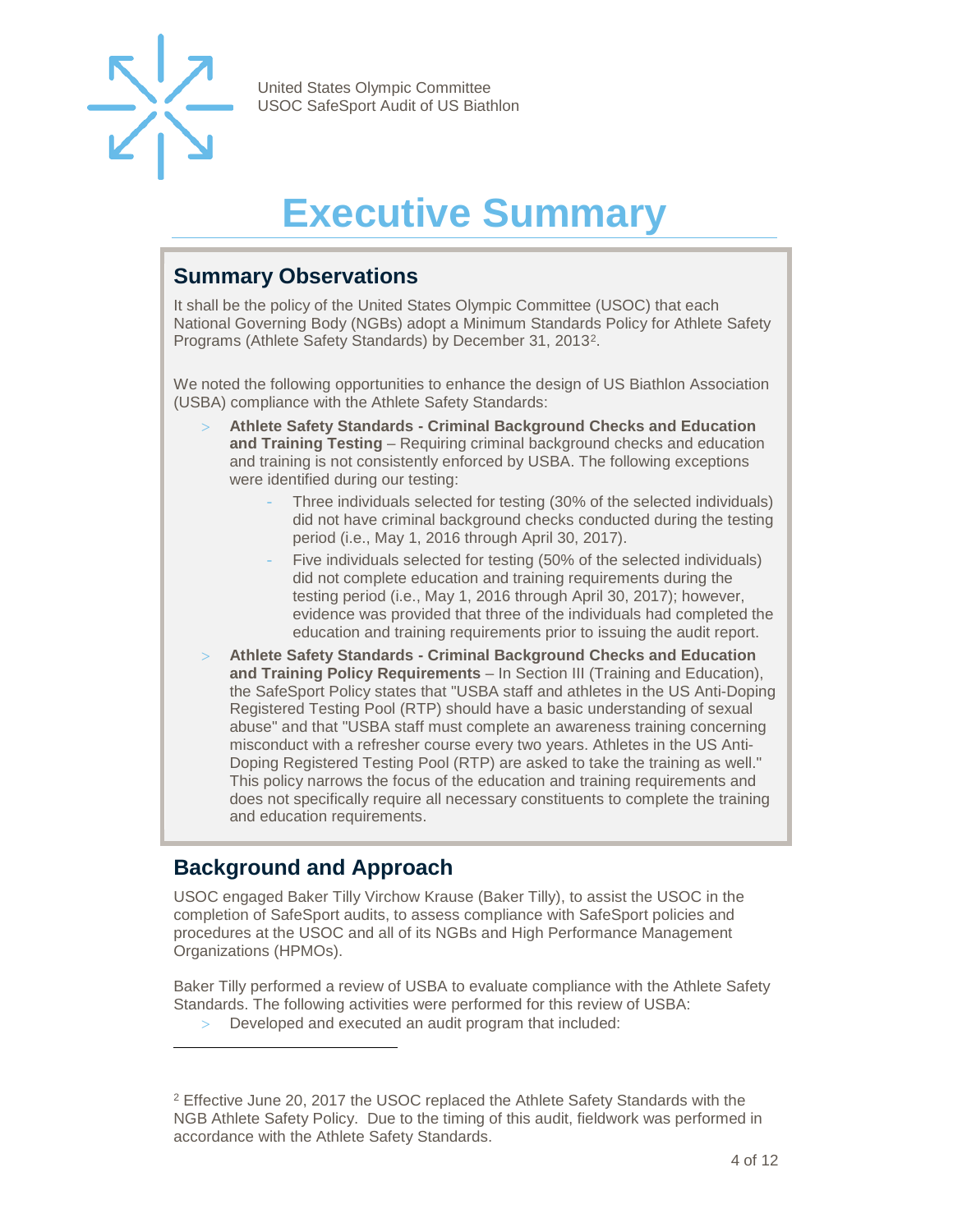

- Holding a virtual entrance meeting to discuss and document USBA SafeSport program and processes.
- Selecting a sample of 10 from the required individuals to ensure a background check was performed and education and training was completed. See **Appendix A** for a list of documents reviewed.
- Reviewing USBA's athlete safety policy and determining whether the following was addressed:
	- Required misconduct is prohibited and defined;
	- Reporting procedures are documented; and
	- **The grievance process is documented and complies with** Athlete Safety Standards.
- Identifying which individuals are required to undergo a criminal background check and complete education and training.
- > Conducted a virtual exit meeting, if requested, following delivery of the draft report, to discuss audit findings and recommendation(s) with USBA. See **Appendix B** for a list of individuals interviewed.
- > Identified specific observations and recommendations regarding opportunities to enhance compliance with Athlete Safety Standards. Observations include the following attributes: criteria, condition, cause, effect and recommendation, as set out in the International Professional Practices Framework (IPPF) Standards and Practice Advisory 2410-1.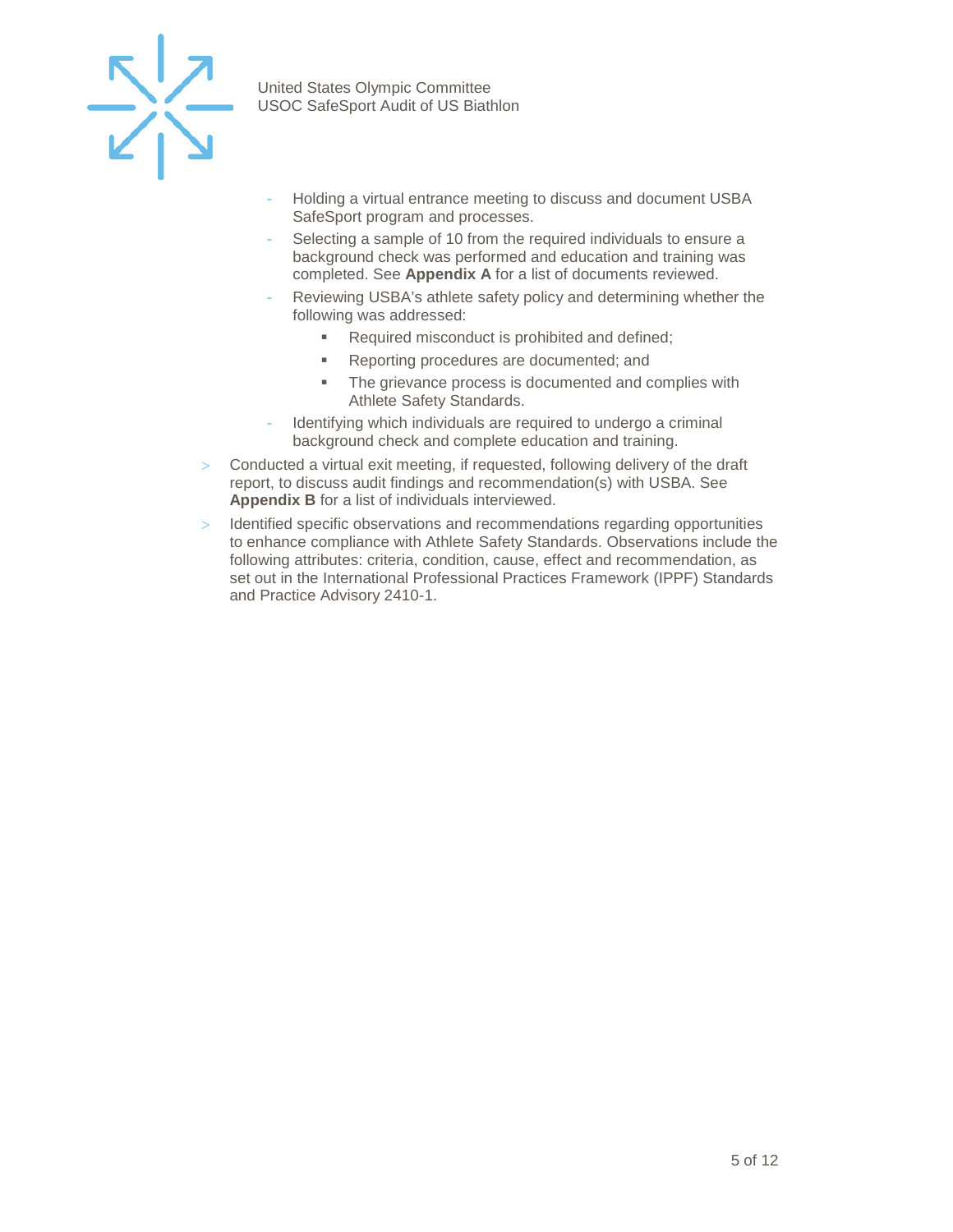

## **Detailed Report**

<span id="page-5-0"></span>The tables below represent opportunities to enhance the design and effectiveness of USBA's compliance with the Athlete Safety Standards.

| 1. Athlete Safety Standards - Criminal Background Checks and Education and Training<br><b>Testing</b> |                                                                                                                                                                                                                                                                                                                                                                                                                                                                                                                                                                                                                                                                                                                                                                        |  |
|-------------------------------------------------------------------------------------------------------|------------------------------------------------------------------------------------------------------------------------------------------------------------------------------------------------------------------------------------------------------------------------------------------------------------------------------------------------------------------------------------------------------------------------------------------------------------------------------------------------------------------------------------------------------------------------------------------------------------------------------------------------------------------------------------------------------------------------------------------------------------------------|--|
| <b>Criteria</b>                                                                                       | The Athlete Safety Standards states each USBA shall require<br>criminal background checks and education and training for<br>those individuals it formally authorizes, approves, or appoints (a)<br>to a position of authority over, or (b) to have frequent contact<br>with athletes.                                                                                                                                                                                                                                                                                                                                                                                                                                                                                  |  |
| <b>Condition</b>                                                                                      | Requiring criminal background checks and education and<br>training is not consistently enforced by USBA. The following<br>exceptions were identified during our testing:<br>1. Three individuals selected for testing (30% of the selected<br>individuals) did not have criminal background checks conducted<br>during the testing period (i.e., May 1, 2016 through April 30,<br>2017).<br>2. Five individuals selected for testing (50% of the selected<br>individuals) did not complete education and training<br>requirements during the testing period (i.e., May 1, 2016<br>through April 30, 2017); however, evidence was provided that<br>three of the individuals had completed the education and<br>training requirements prior to issuing the audit report. |  |
| Cause                                                                                                 | USBA may not be consistently tracking and monitoring<br>compliance with the criminal background checks and education<br>and training requirements of the Athlete Safety Standards.<br>Per discussion with USBA personnel, three individuals were part<br>time employees who became full time during the year. USBA<br>personnel noted, there was a delay in their administrative side<br>and they did not enforce the individuals, however, the<br>individuals are currently going through the background check<br>process.                                                                                                                                                                                                                                            |  |
| <b>Effect</b>                                                                                         | Individuals the USBA formally authorizes, approves or appoints<br>(a) to a position of authority over, or (b) to have frequent contact<br>with athletes may not be in compliance with the SafeSport<br>program because they have not completed criminal background<br>checks and/or education and training prior to having contact                                                                                                                                                                                                                                                                                                                                                                                                                                     |  |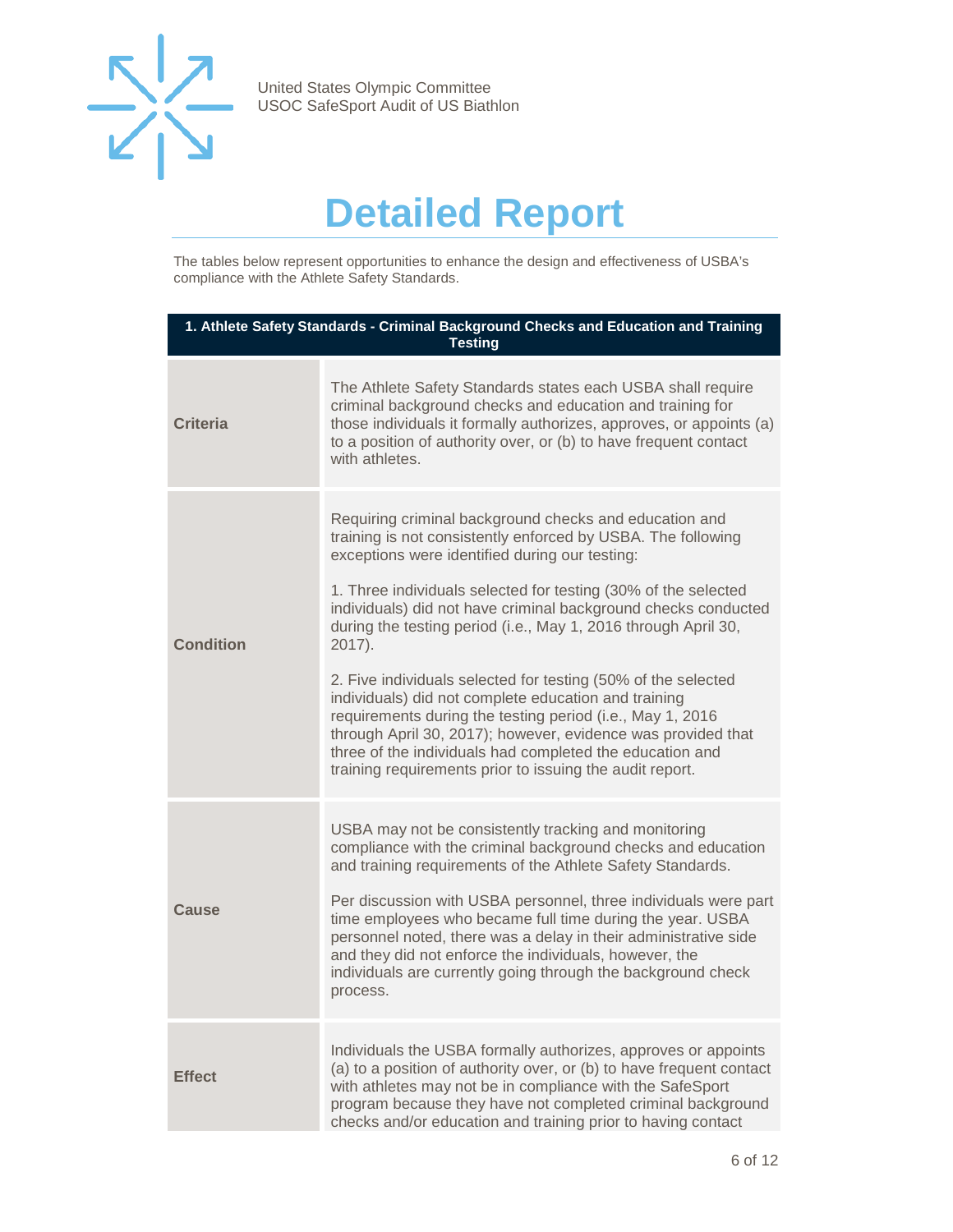

| 1. Athlete Safety Standards - Criminal Background Checks and Education and Training<br><b>Testing</b> |                                                                                                                                                                                                                                                                                                                                                                                                                                                                                                                                                                                                                                                                                                                                                                                                                                                                                                           |  |
|-------------------------------------------------------------------------------------------------------|-----------------------------------------------------------------------------------------------------------------------------------------------------------------------------------------------------------------------------------------------------------------------------------------------------------------------------------------------------------------------------------------------------------------------------------------------------------------------------------------------------------------------------------------------------------------------------------------------------------------------------------------------------------------------------------------------------------------------------------------------------------------------------------------------------------------------------------------------------------------------------------------------------------|--|
|                                                                                                       | with athletes. USBA must be in compliance with the Athlete<br>Safety Standards to be a member in good standing.<br>Noncompliance with the Athlete Safety Standards can result in<br>disciplinary action by the USOC including withdrawal of high<br>performance funding. Also, athletes may have contact with<br>individuals who are unaware of SafeSport misconduct and the<br>potential impact to athletes' well-being and/or have contact with<br>individuals who have a criminal history, which could put athletes<br>at SafeSport-related misconduct risk.                                                                                                                                                                                                                                                                                                                                           |  |
| <b>Recommendation</b>                                                                                 | USBA must require that individuals it formally authorizes,<br>approves, or appoints (a) to a position of authority over, or (b) to<br>have frequent contact with athletes complete criminal<br>background checks and education and training requirements in<br>a timely manner and before they have contact with athletes to<br>provide assurance that they are educated on the requirements<br>of the Athlete Safety Standards. The USBA must consistently<br>track and verify criminal background checks and education and<br>training requirements are met for all Required Individuals.<br>Compliance with these requirements must be completed within<br>90 days of receipt of the final audit report.<br>USBA should review the testing results and require all<br>necessary individuals to complete the necessary requirements<br>(i.e., criminal background check and/or education and training). |  |
| <b>Management</b><br>response                                                                         | We agree with the condition and recommendation and will<br>respond to the USOC with a detailed plan to ensure compliance<br>with the current NGB Athlete Safety Policy. Our plan will be<br>submitted to the USOC within the 90 day timeline referenced<br>above. We would like to point out, again as we did during the<br>audit, that the reason US Biathlon staff members had not<br>received the training was that they do not speak English and<br>that the training was not available in German. We would further<br>point out that background checks and training have now been<br>completed for the staff.                                                                                                                                                                                                                                                                                        |  |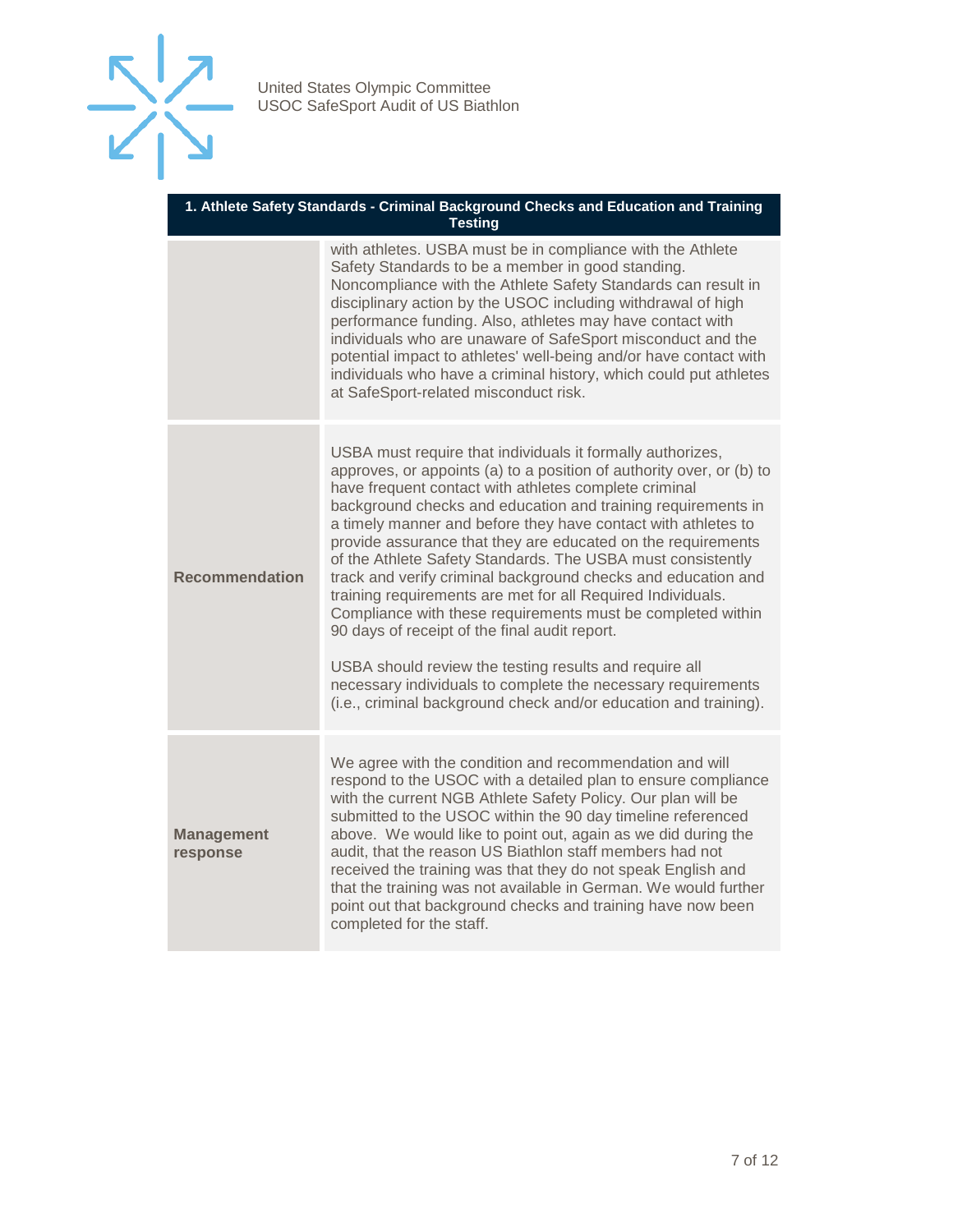

| 2. Athlete Safety Standards - Criminal Background Checks and Education and Training<br><b>Policy Requirements</b> |                                                                                                                                                                                                                                                                                                                                                                                                                                                                                                                                                                                                                                                                                                                                                                                                                                                                                                        |  |
|-------------------------------------------------------------------------------------------------------------------|--------------------------------------------------------------------------------------------------------------------------------------------------------------------------------------------------------------------------------------------------------------------------------------------------------------------------------------------------------------------------------------------------------------------------------------------------------------------------------------------------------------------------------------------------------------------------------------------------------------------------------------------------------------------------------------------------------------------------------------------------------------------------------------------------------------------------------------------------------------------------------------------------------|--|
| <b>Criteria</b>                                                                                                   | The Athlete Safety Standards states each USBA shall require<br>criminal background checks and education and training for<br>those individuals it formally authorizes, approves, or appoints (a)<br>to a position of authority over, or (b) to have frequent contact<br>with athletes.                                                                                                                                                                                                                                                                                                                                                                                                                                                                                                                                                                                                                  |  |
| <b>Condition</b>                                                                                                  | In Section III (Training and Education), the SafeSport Policy<br>states that "USBA staff and athletes in the US Anti-Doping<br>Registered Testing Pool (RTP) should have a basic<br>understanding of sexual abuse" and that "USBA staff must<br>complete an awareness training concerning misconduct with a<br>refresher course every two years. Athletes in the US Anti-<br>Doping Registered Testing Pool (RTP) are asked to take the<br>training as well." This policy narrows the focus of the education<br>and training requirements and does not specifically require all<br>necessary constituents to complete the training and education<br>requirements.                                                                                                                                                                                                                                      |  |
| <b>Cause</b>                                                                                                      | USBA may not have updated its SafeSport-related<br>documentation and administrative materials to align with<br>requirements in the Athlete Safety Standards.                                                                                                                                                                                                                                                                                                                                                                                                                                                                                                                                                                                                                                                                                                                                           |  |
| <b>Effect</b>                                                                                                     | USBA may not be in compliance with the Athlete Safety<br>Standards. NGBs/HPMOs must be in compliance with the<br>Athlete Safety Standards to be a member in good standing.<br>Noncompliance with the Athlete Safety Standards can result in<br>disciplinary action by the USOC including withdrawal of high<br>performance funding.<br>Additionally, stakeholders (e.g., coaches, staff, officials,<br>volunteers, etc.) may not know that criminal background checks<br>and education and training requirements apply to them or be<br>informed of SafeSport initiatives and the related misconduct<br>areas. Also, athletes may have contact with individuals who are<br>unaware of SafeSport misconduct and the potential impact to<br>athletes' well-being and/or have contact with individuals who<br>have a criminal history, which could put athletes at SafeSport-<br>related misconduct risk. |  |
| <b>Recommendation</b>                                                                                             | USBA's SafeSport policy must require that individuals it formally<br>authorizes, approves, or appoints (a) to a position of authority<br>over, or (b) to have frequent contact with athletes complete<br>criminal background checks and education and training<br>requirements in a timely manner and before they have contact                                                                                                                                                                                                                                                                                                                                                                                                                                                                                                                                                                         |  |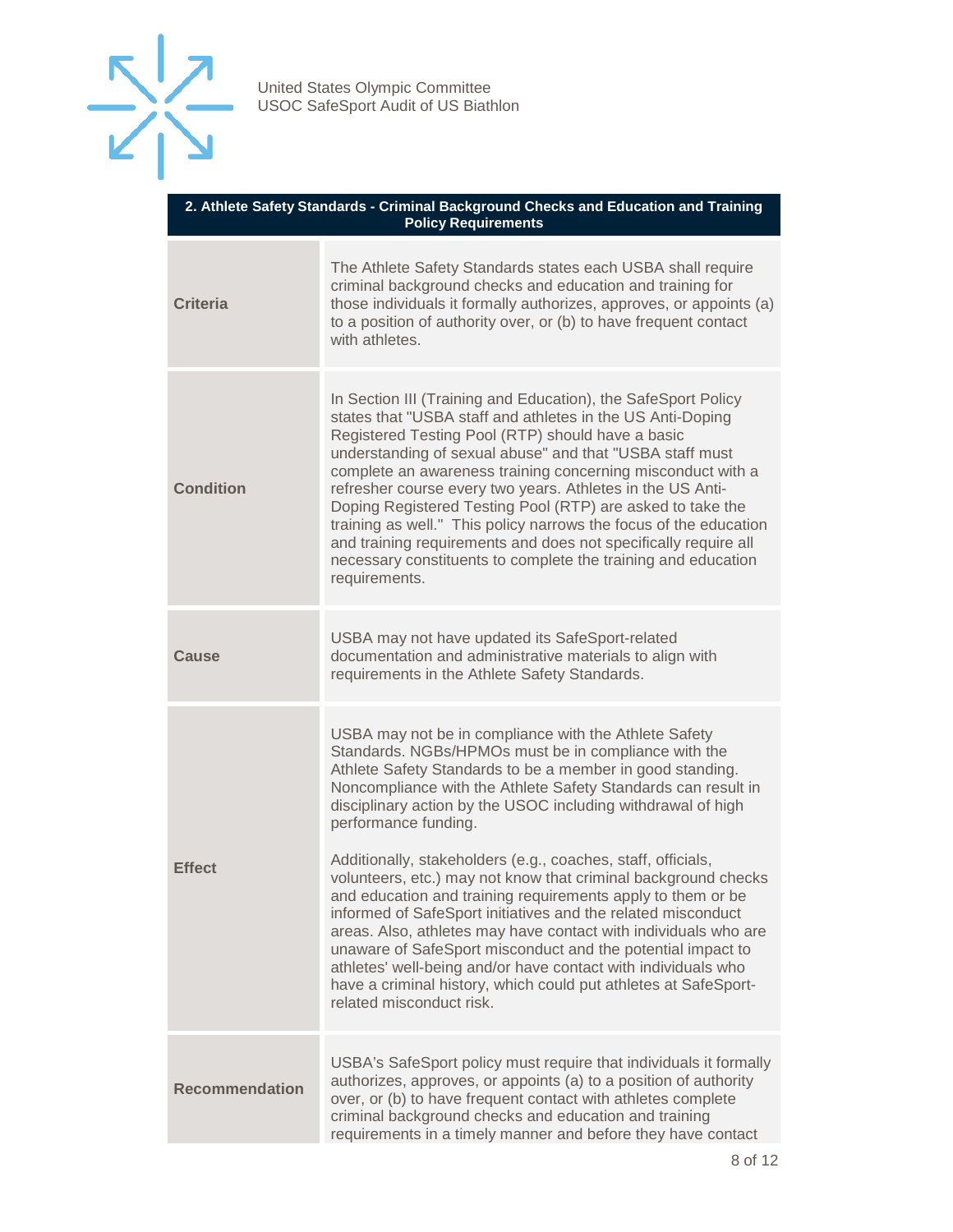

| 2. Athlete Safety Standards - Criminal Background Checks and Education and Training<br><b>Policy Requirements</b> |                                                                                                                                                                                                                                                                   |  |
|-------------------------------------------------------------------------------------------------------------------|-------------------------------------------------------------------------------------------------------------------------------------------------------------------------------------------------------------------------------------------------------------------|--|
|                                                                                                                   | with athletes to provide assurance that they are educated on the<br>requirements of the Athlete Safety Standards. Compliance with<br>these requirements must be completed within 90 days of receipt<br>of the final audit report.                                 |  |
| <b>Management</b><br>response                                                                                     | We agree with the condition and recommendation and will<br>respond to the USOC with a detailed plan to ensure compliance<br>with the current NGB Athlete Safety Policy. Our plan will be<br>submitted to the USOC within the 90 day timeline referenced<br>above. |  |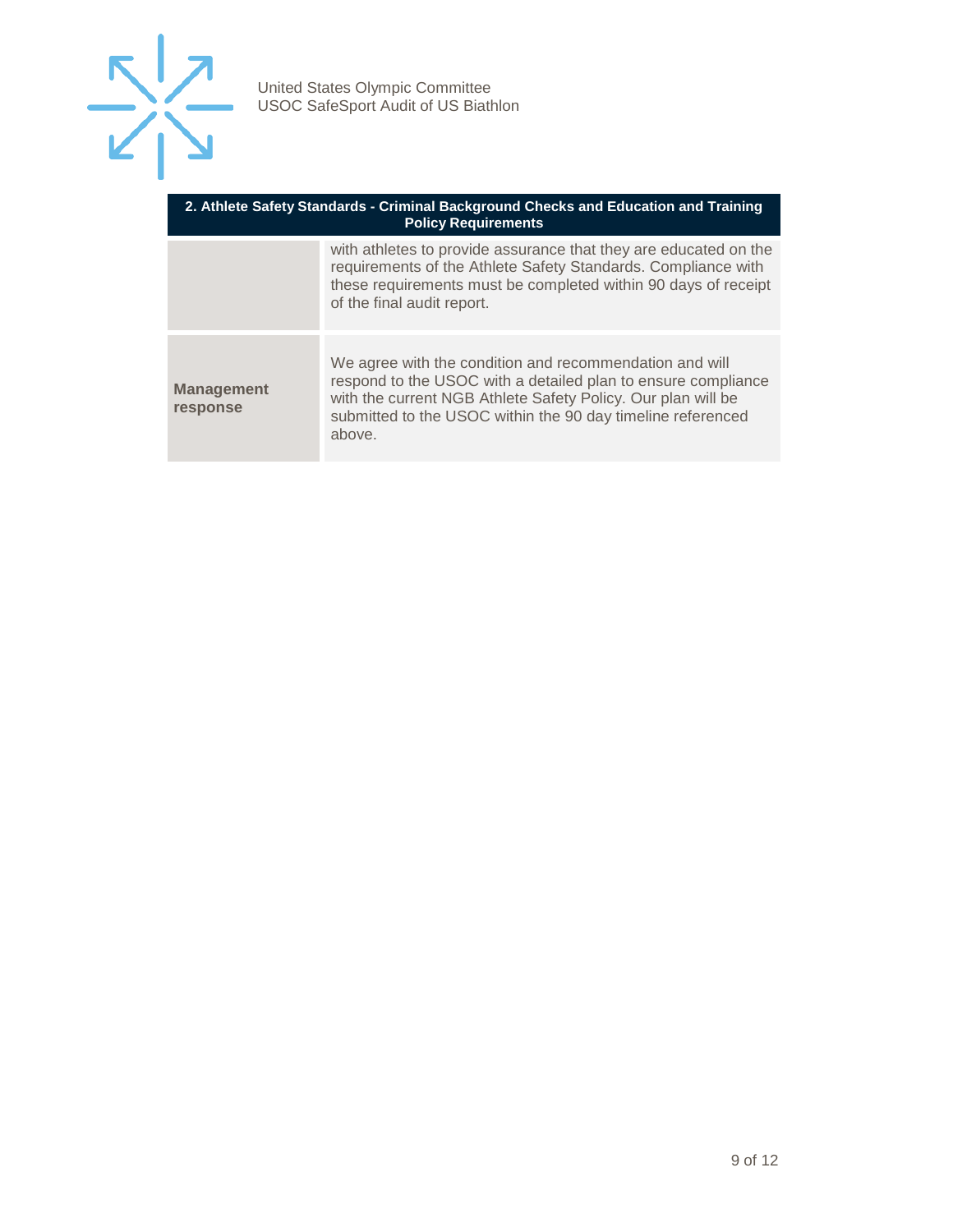

## <span id="page-9-0"></span>**Report Appendices**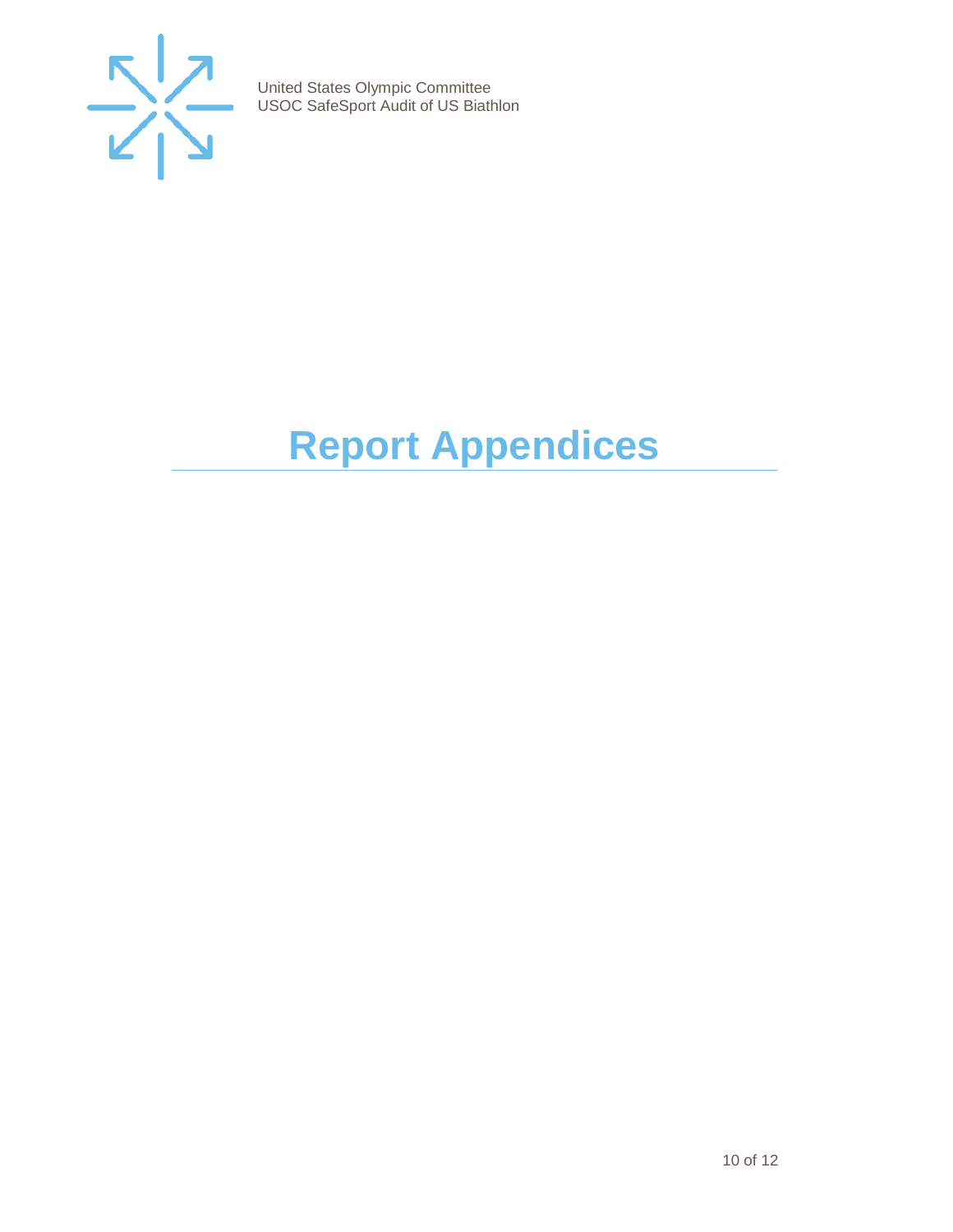

### <span id="page-10-0"></span>**Appendix A: Documents Reviewed**

We reviewed the following documents:

- > Athlete Safety Standards Program Questionnaire
- > Population listing of "required individuals"(i.e., covered individuals required to undergo background check and training)
- > By-Laws of the United States Biathlon Association, Inc.
- > United States Biathlon SafeSport Policy